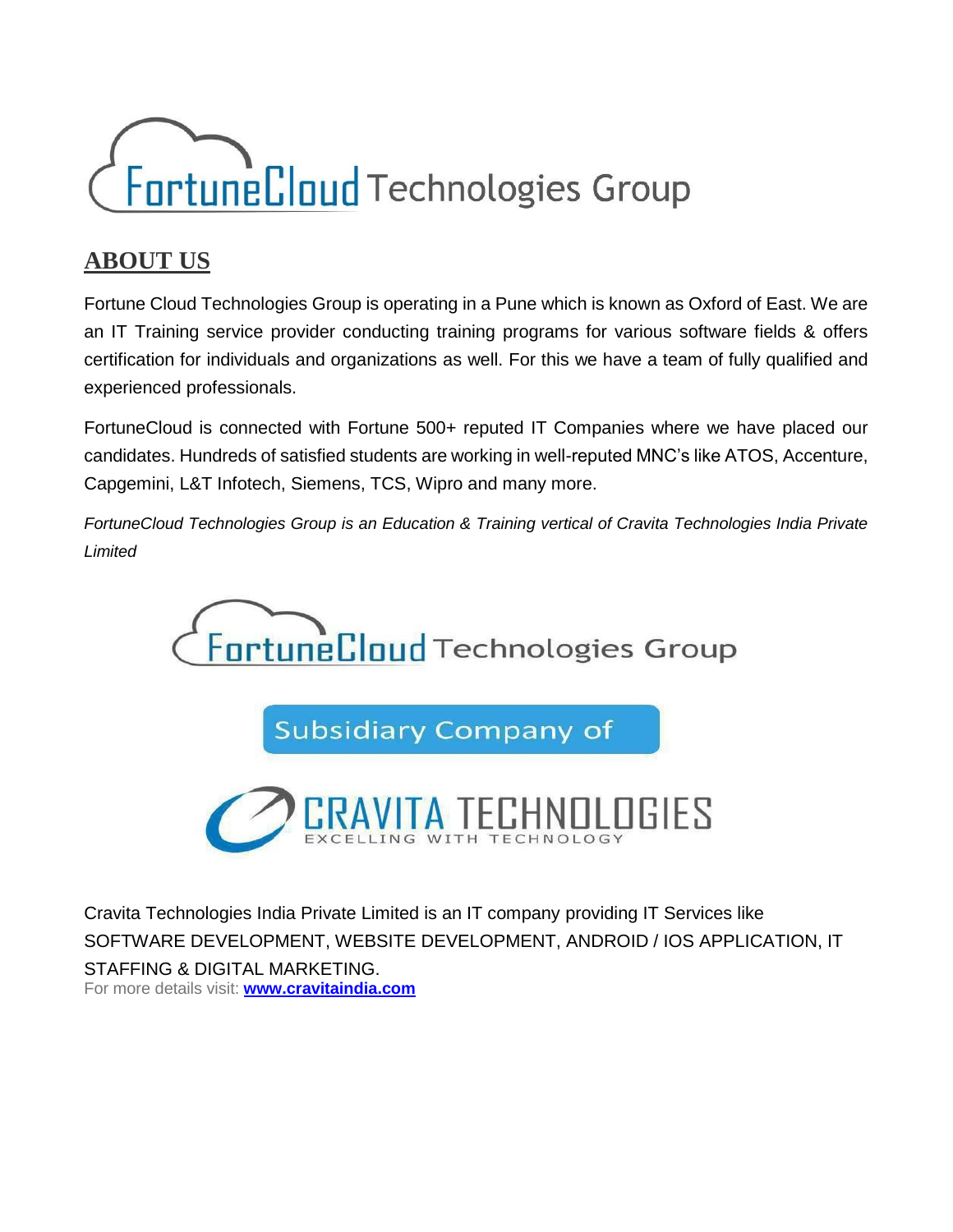**To fulfill the ever existing demand of the quality manpower in an IT Industry. FortuneCloud has launched a Job enabling training program. i.e. EDGE**



### **Our Process & Methodology:**

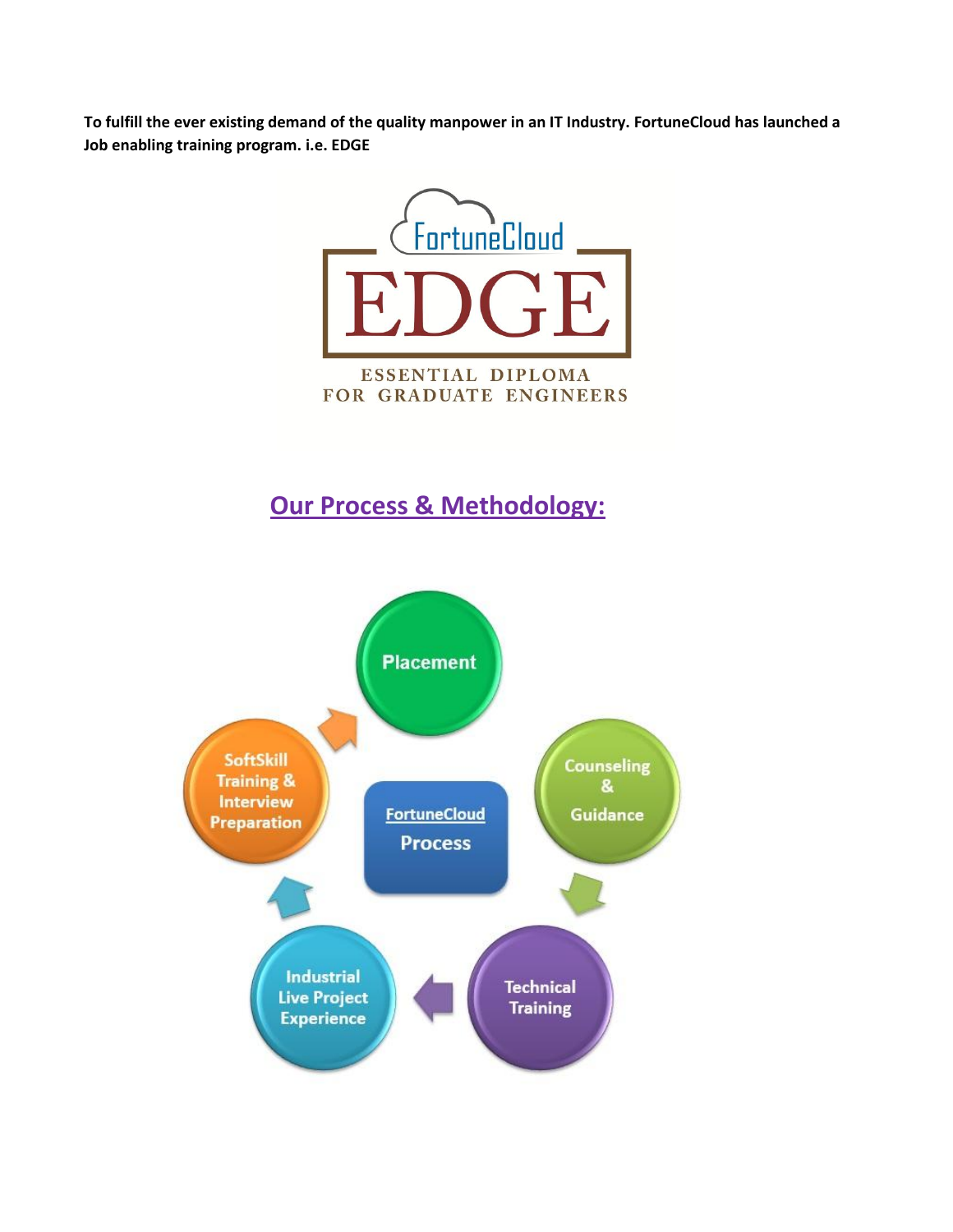

 **100% Placement in Our Company**  *Or*  **Client Organization**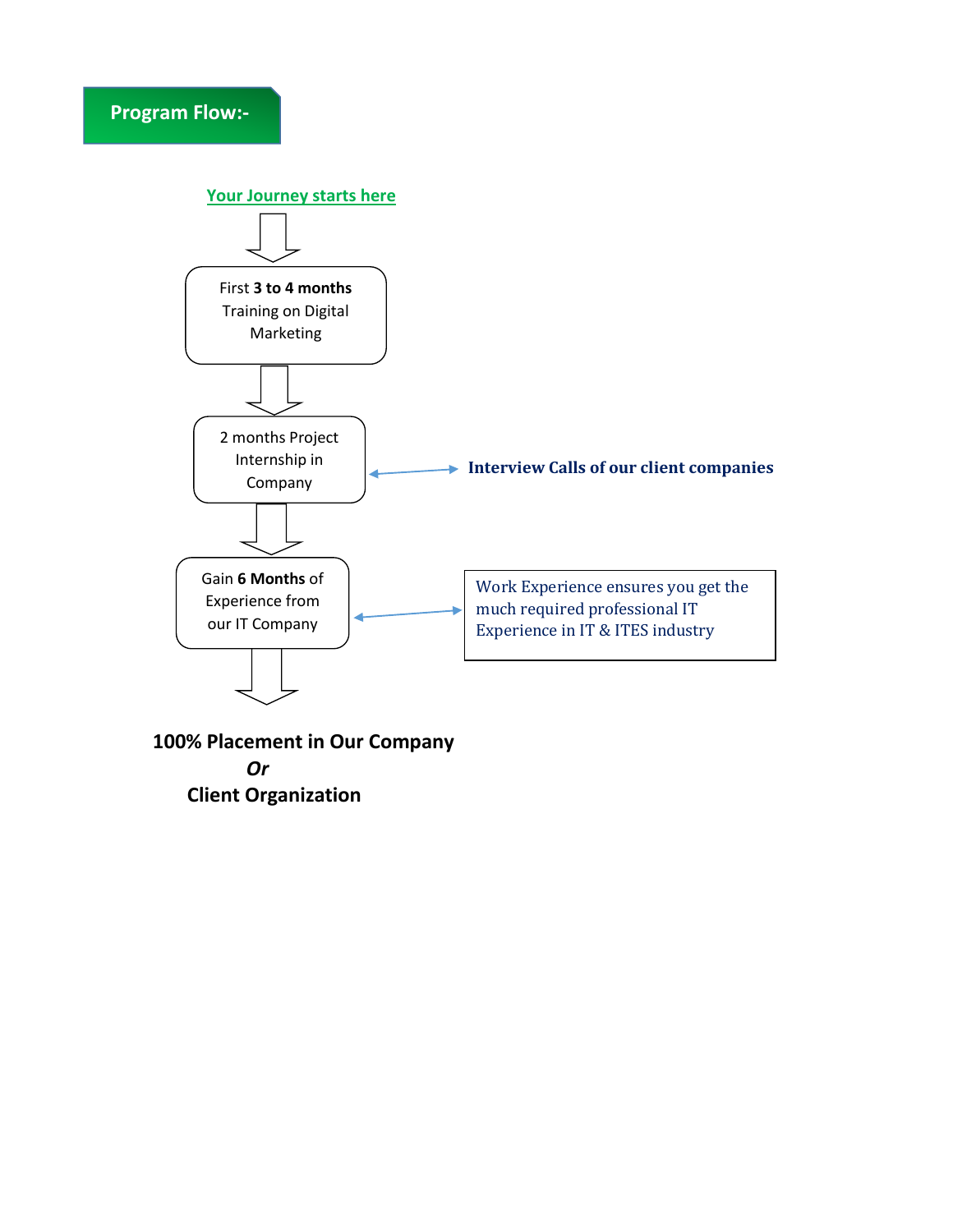*Note: Only points are mentioned in this brochure. Teaching / Training will be in detail.*

## **Course content**

- Introduction
- Market Research
- Free Set Up your own Website using Wordpress
- Email Marketing
- Copywriting
- Search Engine Optimization (SEO)
- YouTube Marketing
- Facebook Marketing
- Twitter Marketing
- Quora Marketing
- Google AdWords / Ads
- Google Analytics
- Instagram Marketing
- LinkedIn Marketing
- Conclusion

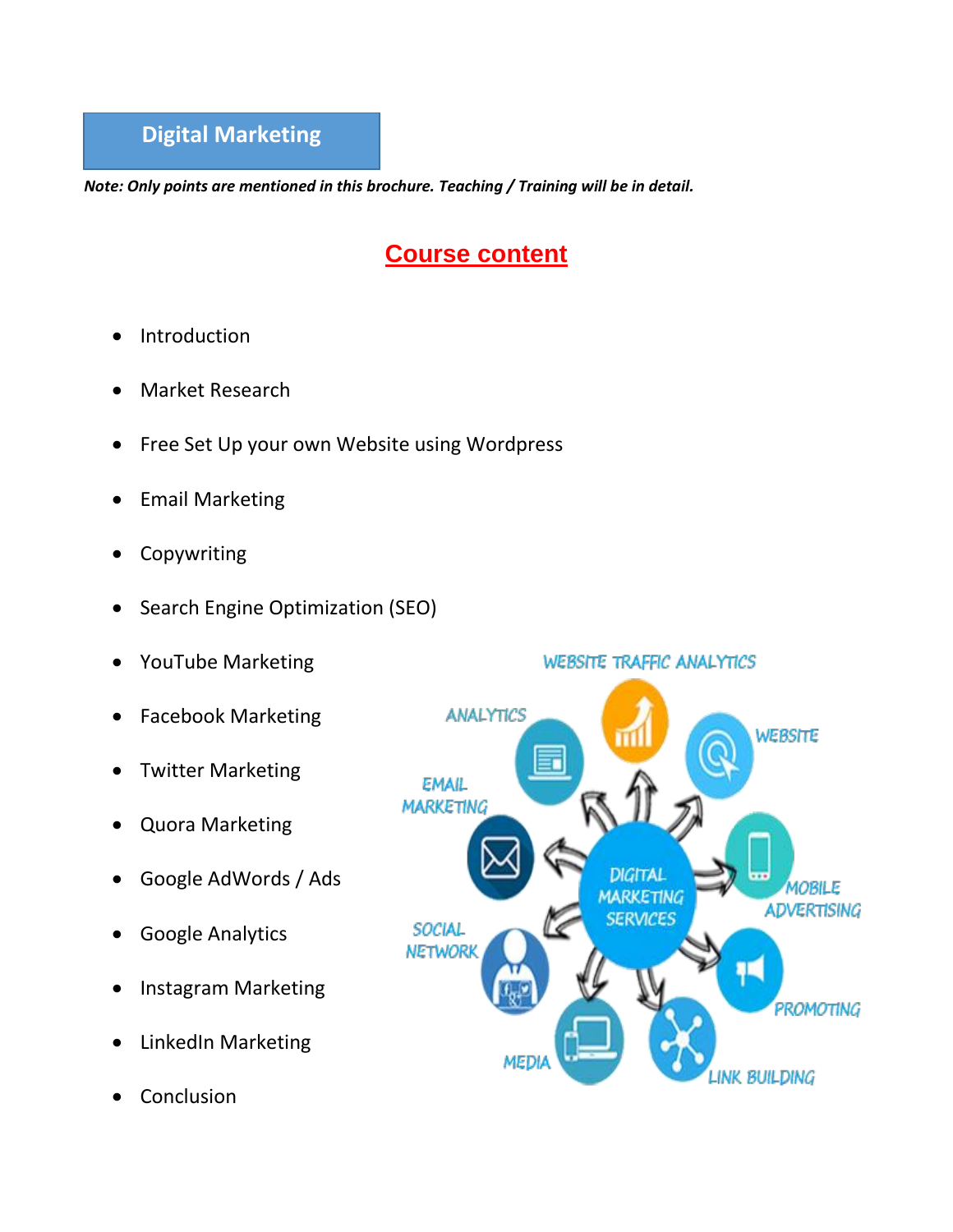

**And Many More...**